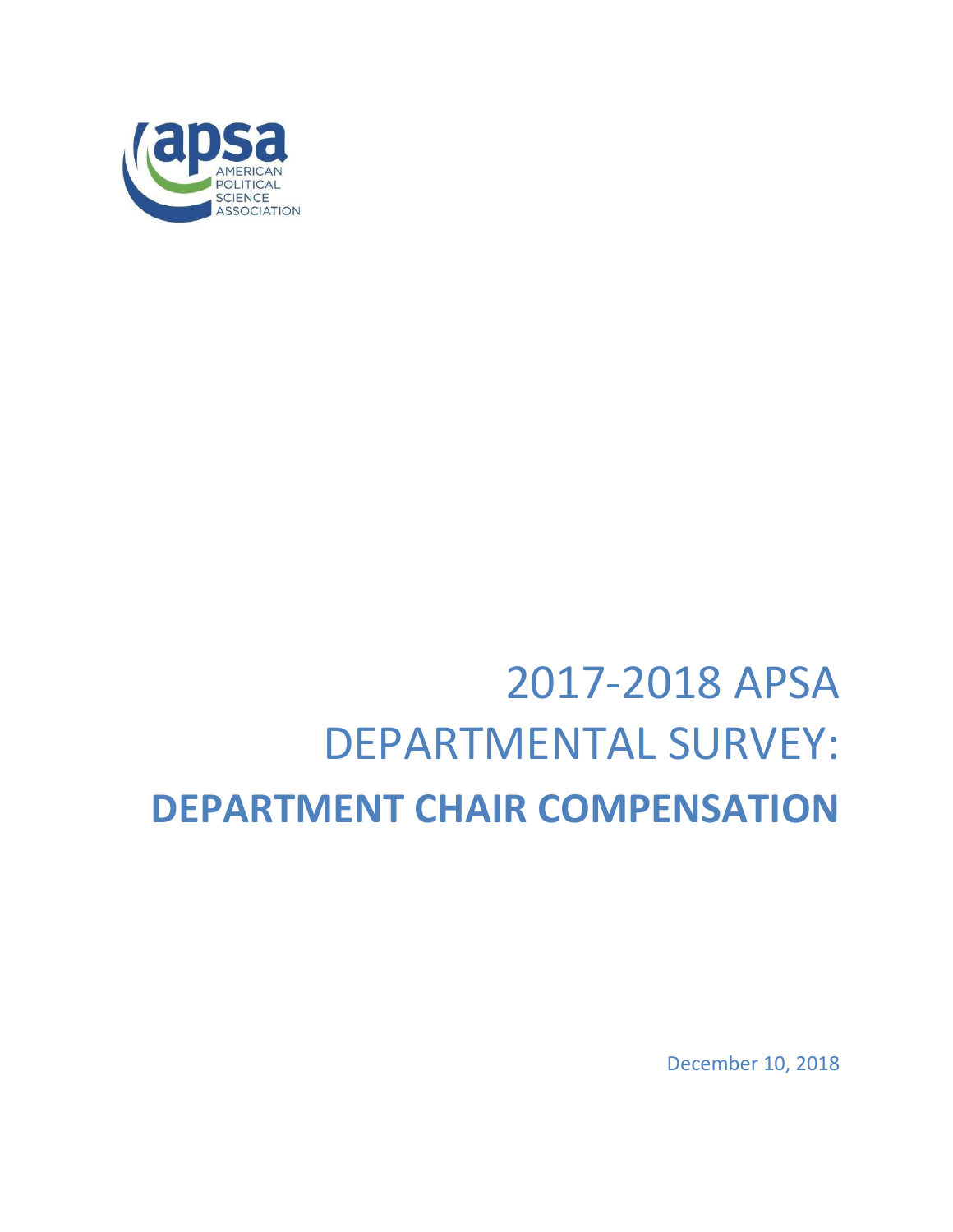## Executive Summary

The 2017-2018 APSA Departmental Survey surveyed chairs of political science departments in the United States. For the first time, chairs were asked to report the additional compensation or support they receive, if any, for serving in their role as chair. This report presents the key findings relating to department chair compensation and support in the 2017-2018 academic year.

Department chairs are offered a variety of different forms of additional compensation and support for their role as chair. The most common forms of compensation and support come in the form of course reduction, supplemental salary support, and additional administrative or secretarial support.

Chair compensation, as well as the concentration and variety of this support, varies considerably from department to department. Public institutions offer a greater number and range of chair support and compensation than do private ones. Regarding department types, the general pattern is that the higher the degree level offered by a department, the higher the volume and variety of chair compensation types offered. Private PhD-granting departments offer the highest volume of compensation types across all department and institution types.

59.5% of responding departments provide chairs with supplemental salary support. The amount of salary support departments offer varies considerably, with almost a third of departments offering supplemental salary support of \$5,000 or less, 23.7% offering \$5,001-\$10,000, 27.4% \$10,001-\$25,000, and 16.3% \$25,001 or more. As with chair compensation overall, public institutions tend to offer greater amounts of supplemental salary support than private ones, and the higher the degree offered by the department, the more likely they are to provide greater amounts of salary support. As with the number of compensation types offered, private PhD-granting departments offer chairs the most generous salary support.

83.7% of responding departments offer course reduction as a form of chair compensation or support. Nearly half of departments offer a two course reduction, 28.9% offer a one course reduction, 13.0% three courses, and 8.5% a reduction of four or more courses. Course reduction also tends to be more generous at publicly-controlled institutions than at private ones – with this holding across all department types. No clear pattern exists between a department's highest degree offering and the course reduction chairs receive, with public and private MA-granting departments offering the most generous course reductions.

To review other reports on the APSA Departmental Survey, as well as view reports from previous years and other surveys, please visit [http://www.apsanet.org/Resources/Data-on-the-Profession.](http://www.apsanet.org/Resources/Data-on-the-Profession) Please contact us with any specific questions you may have at [surveys@apsanet.org.](mailto:surveys@apsanet.org) We welcome your questions, thoughts, and ideas and aim to fold in broader questions that members bring to our attention in subsequent reports and data collection efforts.

> Rory Jackson Betsy Super, PhD

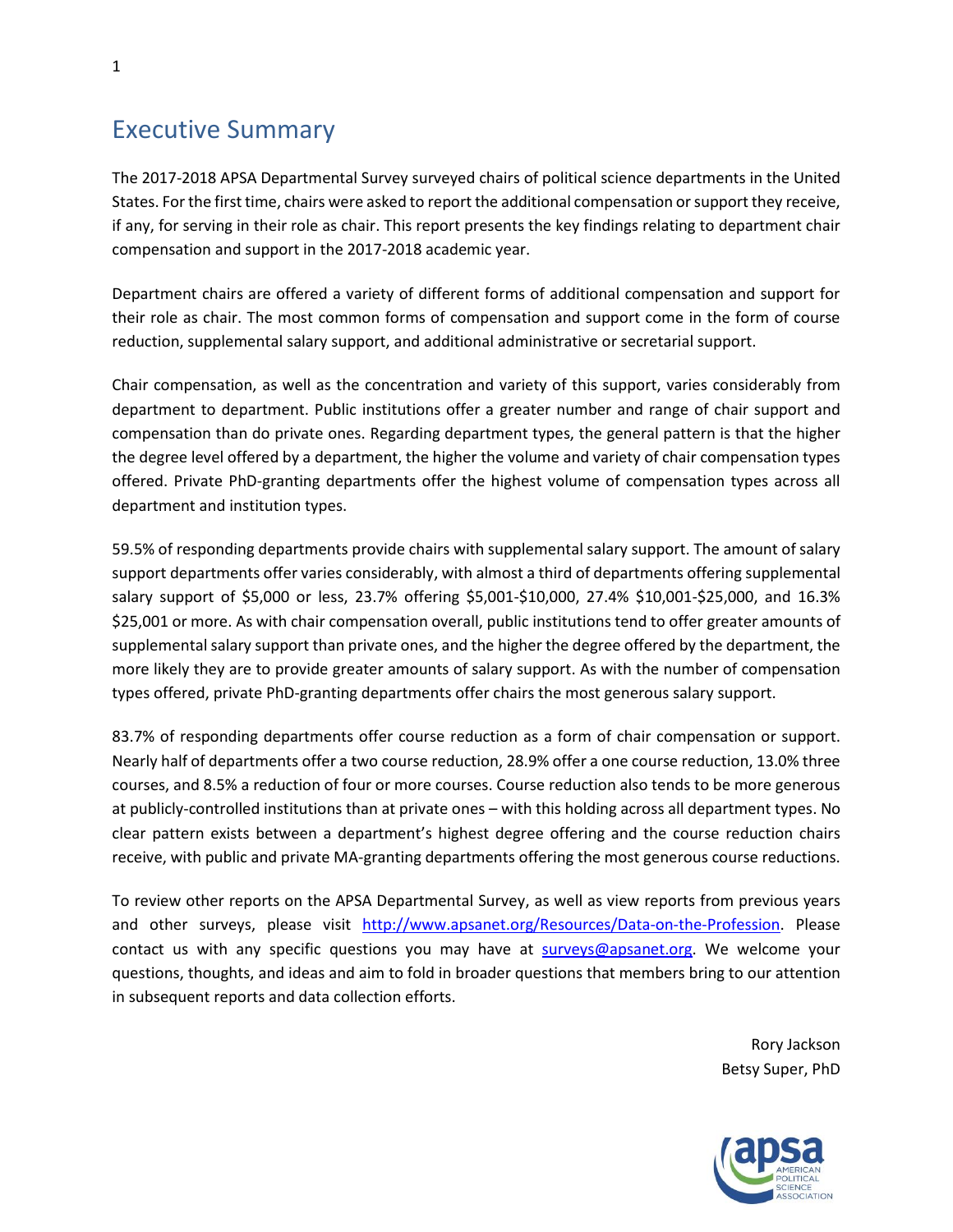# About the Data

The 2017-2018 APSA Departmental Survey was administered to 1,263 departments at four-year colleges and universities offering degrees in Political Science and Government in the United States. The survey was administered online from June 6 to October 15, 2018. 383 departments responded to the survey for an overall response rate of 30.3%.

Departments of social science had a response rate of 17.5% (N = 34); BA departments combining political science with at least one other field had a response rate of 20.5% (N = 54); BA-granting departments of political science had a response rate of 28.9% (n = 134); MA-granting departments had a response rate of 38.9% (N = 72); and PhD-granting departments had a response rate of 56.3% (N = 89). 24.4% (178) of privately-controlled institutions and 38.4% (205) of publicly-controlled institutions responded to the survey.

# Types and Volume of Chair Compensation Offered

Department chairs are offered a variety of different forms of additional compensation and support for their role as chair. Table 1 highlights that all but 7.1% of departments offer some form of additional compensation or support for department chairs. The most common form of compensation and support offered to chairs is course reduction (offered by 83.7% of departments), followed by supplemental salary support (59.5%), and additional administrative or secretarial support (24.5%).

|                                                       | <b>Number</b><br>of Departments | %<br>of Departments |
|-------------------------------------------------------|---------------------------------|---------------------|
| Supplemental salary support                           | 194                             | 59.5%               |
| A permanent addition to base salary                   | 51                              | 15.6%               |
| Additional funds for travel or other professional use | 54                              | 16.6%               |
| One-semester paid leave or sabbatical                 | 24                              | 7.4%                |
| Full-year's paid leave or sabbatical                  | 10                              | 3.1%                |
| Additional administrative or secretarial support      | 80                              | 24.5%               |
| <b>Course reduction</b>                               | 273                             | 83.7%               |
| Other additional compensation                         | 48                              | 14.7%               |
| No additional compensation or support                 | 23                              | 7.1%                |

## **Table 1. Proportions of Departments Offering Different Forms of Chair Compensation**

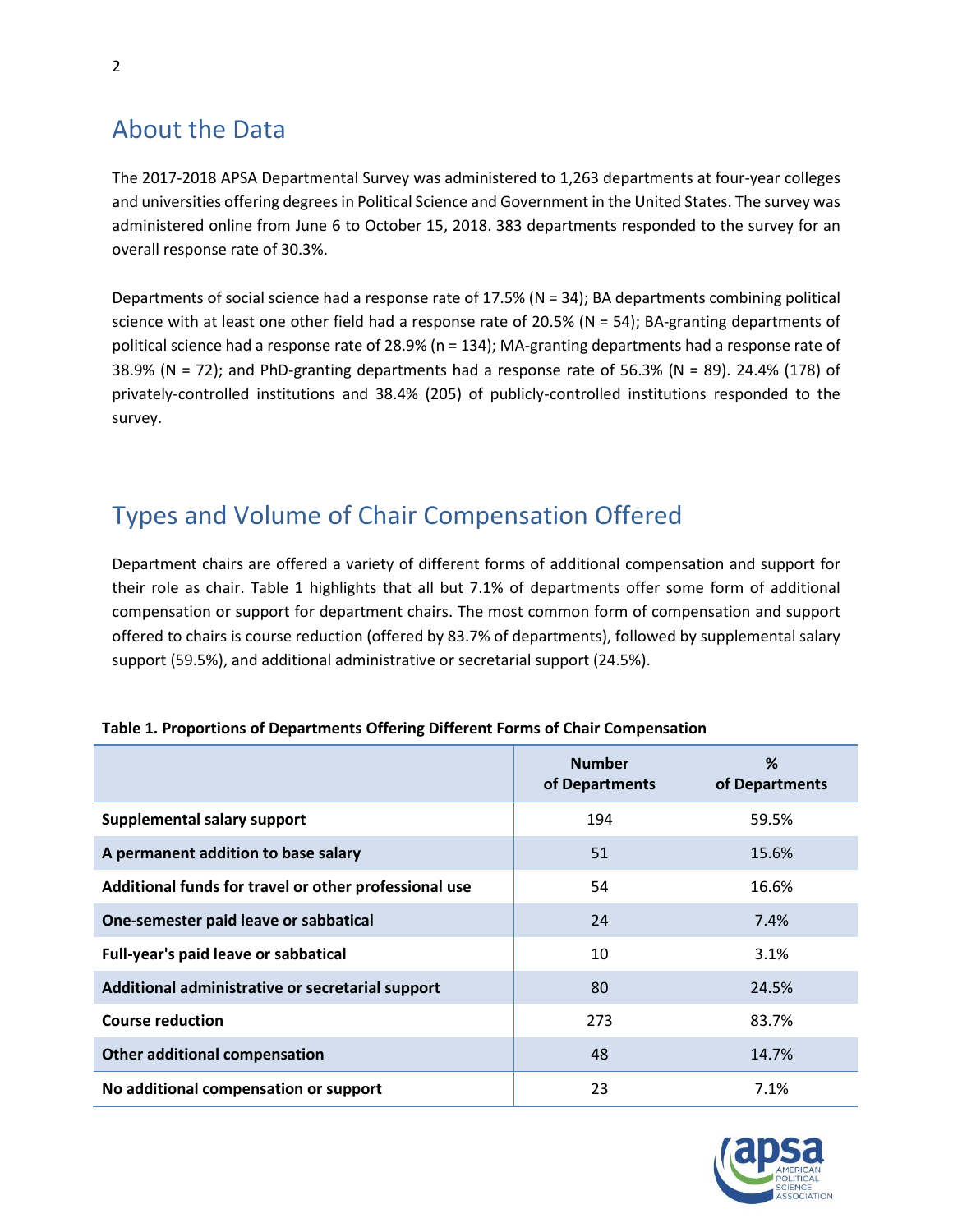Department chair compensation, as well as the volume and variety of this support, varies considerably from department to department. 70.2% of departments offer two or more types of chair compensation or support, 22.7% offer just one type, and 7.1% offer no additional compensation (see Table 2).

The number of chair compensation types offered varies considerably by institution type (Table 2). Indeed, public institutions offer a greater volume of chair support and compensation than do private ones. A majority (51.3%) of private institutions offer one type of compensation or less, compared to 10.9% of public ones. In contrast, a majority (51.7%) of public institutions offer three or more forms of compensation, compared to 23.0% of private institutions.

Differences between the availability of varying forms of compensation at public *vs.* private institutions are also stark. Public institutions are more likely to offer faculty *all* forms of chair compensation than their private counterparts (Figure 1). For instance: 75.9% of public institutions offer supplemental salary support to chairs, compared to just 40.8% of private institutions; 92.0% of public institutions offer course reduction, but only 74.3% of private institutions do the same; private institutions are 8.9% more likely to offer no additional chair support or compensation than publicly-controlled ones.

The volume and availability of different forms of chair compensation also differ by the highest degree offered by departments. Table 2 shows that the higher the degree level offered by a department, the greater the number of chair compensation types offered. Over two-thirds (77.2%) of PhD-granting departments offer three or more compensation types, compared to 45.0% of MA-granting ones, 22.9% of BA-granting ones, and just 14.5% of BA (Combined) and Social Science departments.

When comparing the availability of different forms of compensation, departments offering higher level degrees tend to provide a greater breadth of chair compensation and support than those offering lower level degrees (Figure 2). Except for 'other additional compensation,' PhD-granting departments are more likely to offer all other forms of chair compensation than lower-level degree-granting department types. Indeed, PhD-granting departments are significantly more likely to offer funds for travel or professional use (43.0% are offered this support), one-semester or a full-year's paid leave or sabbatical (24.1% and 11.4%, respectively), and additional administrative or secretarial support (48.1%) than other department types. With a few exceptions – 'other,' a permanent addition to base salary, and a full-year's paid leave or sabbatical – the higher the degree level offered by a department, the greater the likelihood of a chair compensation type being offered.

Table 2 also shows that the differences in the volume of chair compensation types offered generally hold across department and institution types. Regardless of public or private control, departments offering higher level degrees tend to offer more compensation types. For example, at both private and public institutions PhD-granting departments are more likely to offer greater volumes of chair compensation than those offering lower level degrees. Public institutions tend to offer more forms of chair compensation than private institutions granting the same highest degree level. The notable exception to this trend is PhD-granting departments, with private PhD-granting departments offering more compensation types than their public counterparts.

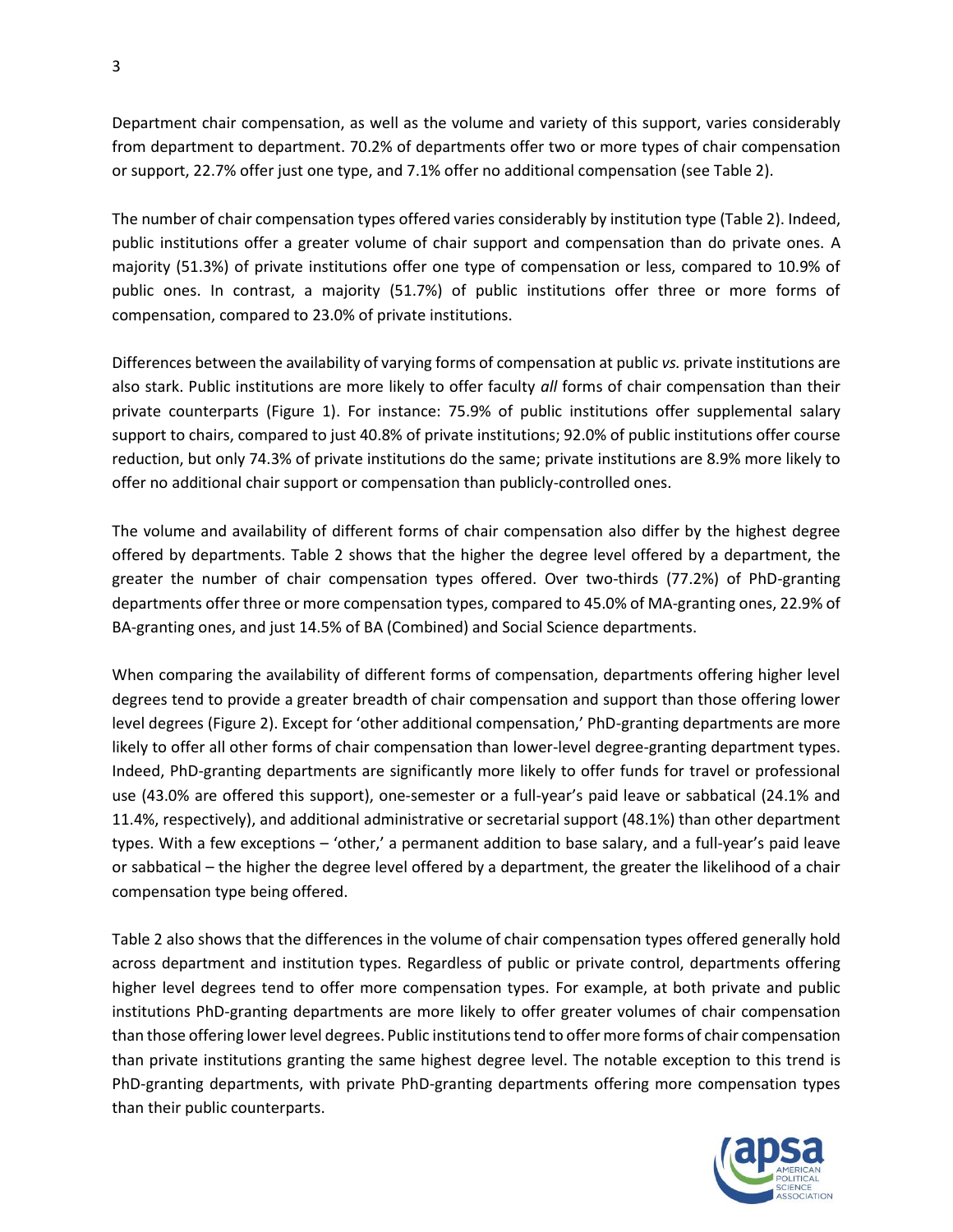|                                                    |                                                    | <b>None</b><br><b>Offered</b> | 1 Type<br><b>Offered</b> | 2 Types<br><b>Offered</b> | 3 Types<br><b>Offered</b> | 4 Types<br><b>Offered</b> | 5 Types<br><b>Offered</b> | 6 Types<br><b>Offered</b> |
|----------------------------------------------------|----------------------------------------------------|-------------------------------|--------------------------|---------------------------|---------------------------|---------------------------|---------------------------|---------------------------|
| All Departments ( $N = 326$ )                      |                                                    | 7.1%                          | 22.7%                    | 31.9%                     | 21.8%                     | 10.7%                     | 4.6%                      | 1.2%                      |
| Public Institutions ( $N = 174$ )                  |                                                    | 2.9%                          | 8.0%                     | 37.4%                     | 29.9%                     | 12.6%                     | 7.5%                      | 1.7%                      |
| Private Institutions (N = 152)                     |                                                    | 11.8%                         | 39.5%                    | 25.7%                     | 12.5%                     | 8.6%                      | 1.3%                      | 0.7%                      |
| PhD-granting Departments ( $N = 79$ )              |                                                    | 1.3%                          | 2.5%                     | 19.0%                     | 31.6%                     | 24.1%                     | 16.5%                     | 5.1%                      |
| MA-granting Departments ( $N = 60$ )               |                                                    | 1.7%                          | 10.0%                    | 43.3%                     | 33.3%                     | 10.0%                     | 1.7%                      | 0.0%                      |
| <b>BA-granting Departments (N = 118)</b>           |                                                    | 10.2%                         | 33.1%                    | 33.9%                     | 15.3%                     | 6.8%                      | 0.8%                      | 0.0%                      |
| BA (Combined) and Soc Sci Departments ( $N = 69$ ) |                                                    | 13.0%                         | 39.1%                    | 33.3%                     | 11.6%                     | 2.9%                      | 0.0%                      | 0.0%                      |
|                                                    | PhD-granting Departments ( $N = 60$ )              | 1.7%                          | 1.7%                     | 15.0%                     | 36.7%                     | 20.0%                     | 20.0%                     | 5.0%                      |
| Public                                             | <b>MA-granting Departments (N = 51)</b>            | 0.0%                          | 5.9%                     | 47.1%                     | 33.3%                     | 11.8%                     | 2.0%                      | 0.0%                      |
|                                                    | <b>BA-granting Departments (N = 36)</b>            | 5.6%                          | 11.1%                    | 52.8%                     | 19.4%                     | 11.1%                     | 0.0%                      | 0.0%                      |
|                                                    | BA (Combined) and Soc Sci Departments (N = 27)     | 7.4%                          | 22.2%                    | 48.1%                     | 22.2%                     | 0.0%                      | 0.0%                      | 0.0%                      |
| Private                                            | PhD-granting Departments ( $N = 19$ )              | 0.0%                          | 5.3%                     | 31.6%                     | 15.8%                     | 36.8%                     | 5.3%                      | 5.3%                      |
|                                                    | MA-granting Departments ( $N = 9$ )                | 11.1%                         | 33.3%                    | 22.2%                     | 33.3%                     | 0.0%                      | 0.0%                      | 0.0%                      |
|                                                    | BA-granting Departments ( $N = 82$ )               | 12.2%                         | 42.7%                    | 25.6%                     | 13.4%                     | 4.9%                      | 1.2%                      | 0.0%                      |
|                                                    | BA (Combined) and Soc Sci Departments ( $N = 42$ ) | 16.7%                         | 50.0%                    | 23.8%                     | 4.8%                      | 4.8%                      | 0.0%                      | 0.0%                      |

## **Table 2. Number of Chair Compensation Types Offered by Institution and Department Type**

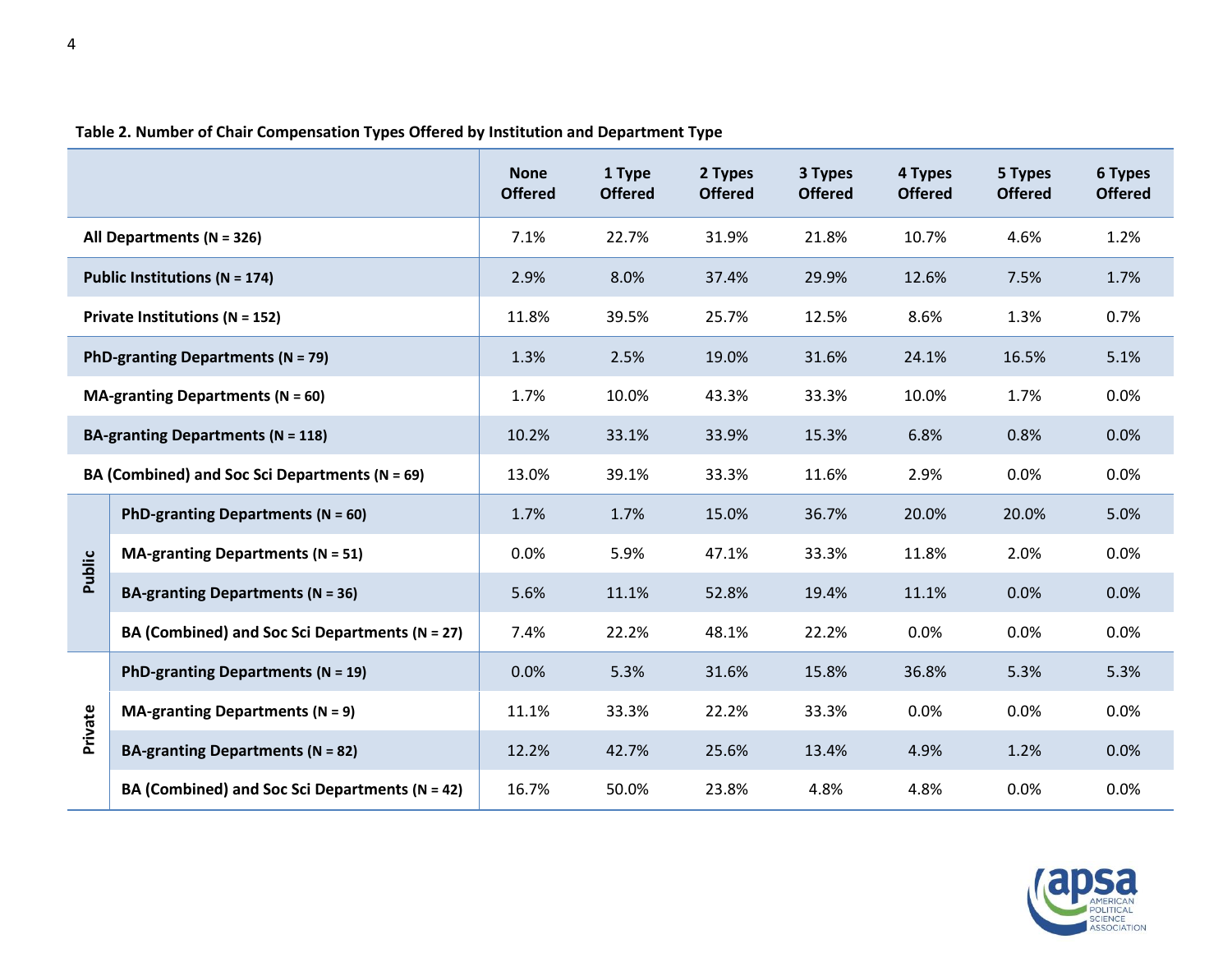#### **Figure 1. Forms of Chair Compensation Offered by Institution Type**



**Private**



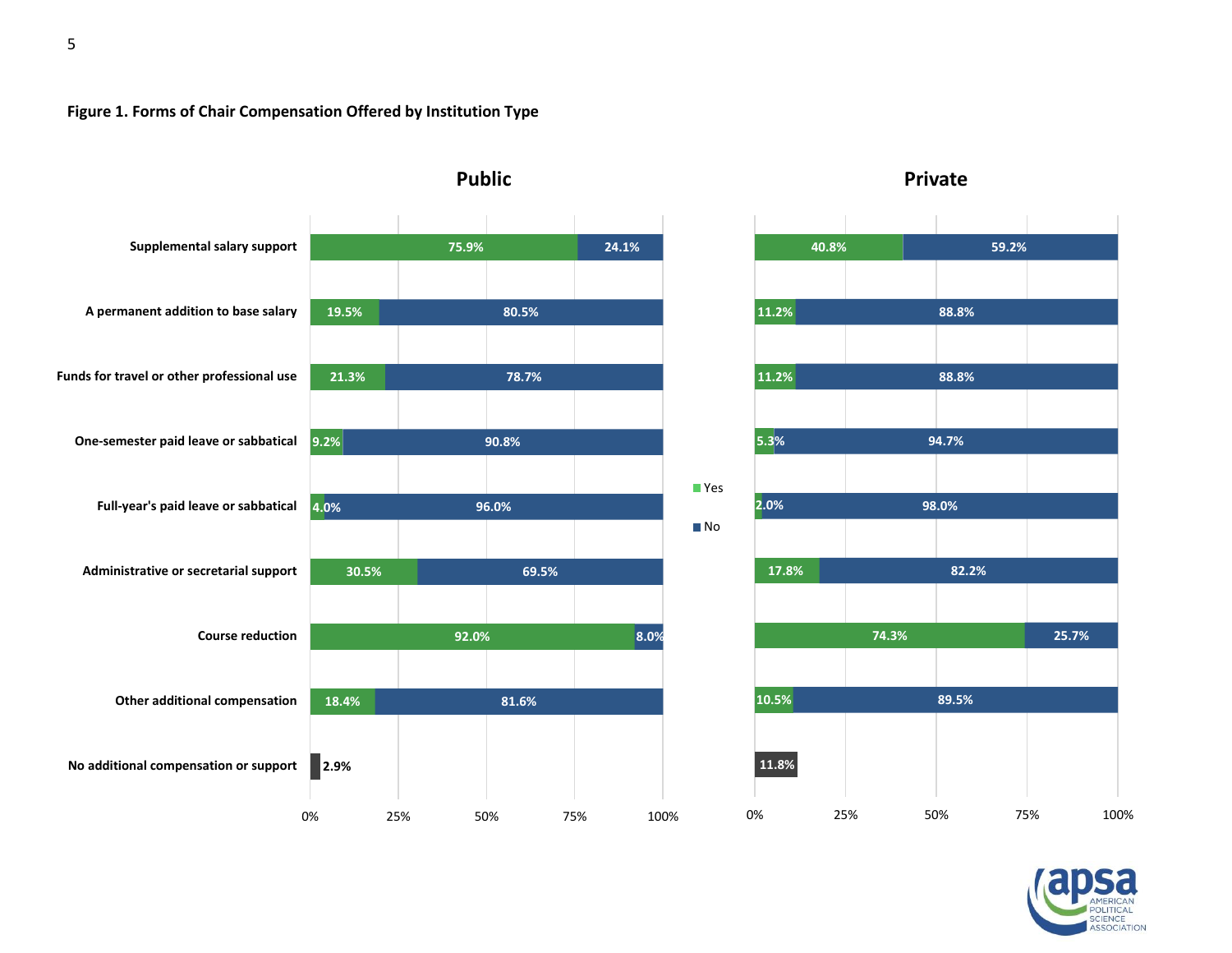



**Other additional compensation Course reduction Administrative or secretarial support Full-year's paid leave or sabbatical One-semester paid leave or sabbatical Funds for travel or other professional use A permanent addition to base salary Supplemental salary support**

**No additional compensation or support**

![](_page_6_Figure_4.jpeg)

**MA-granting**

### **BA (Combined) and Social Science**

 $\blacksquare$  Yes  $\blacksquare$  No

![](_page_6_Figure_7.jpeg)

![](_page_6_Picture_8.jpeg)

![](_page_6_Figure_9.jpeg)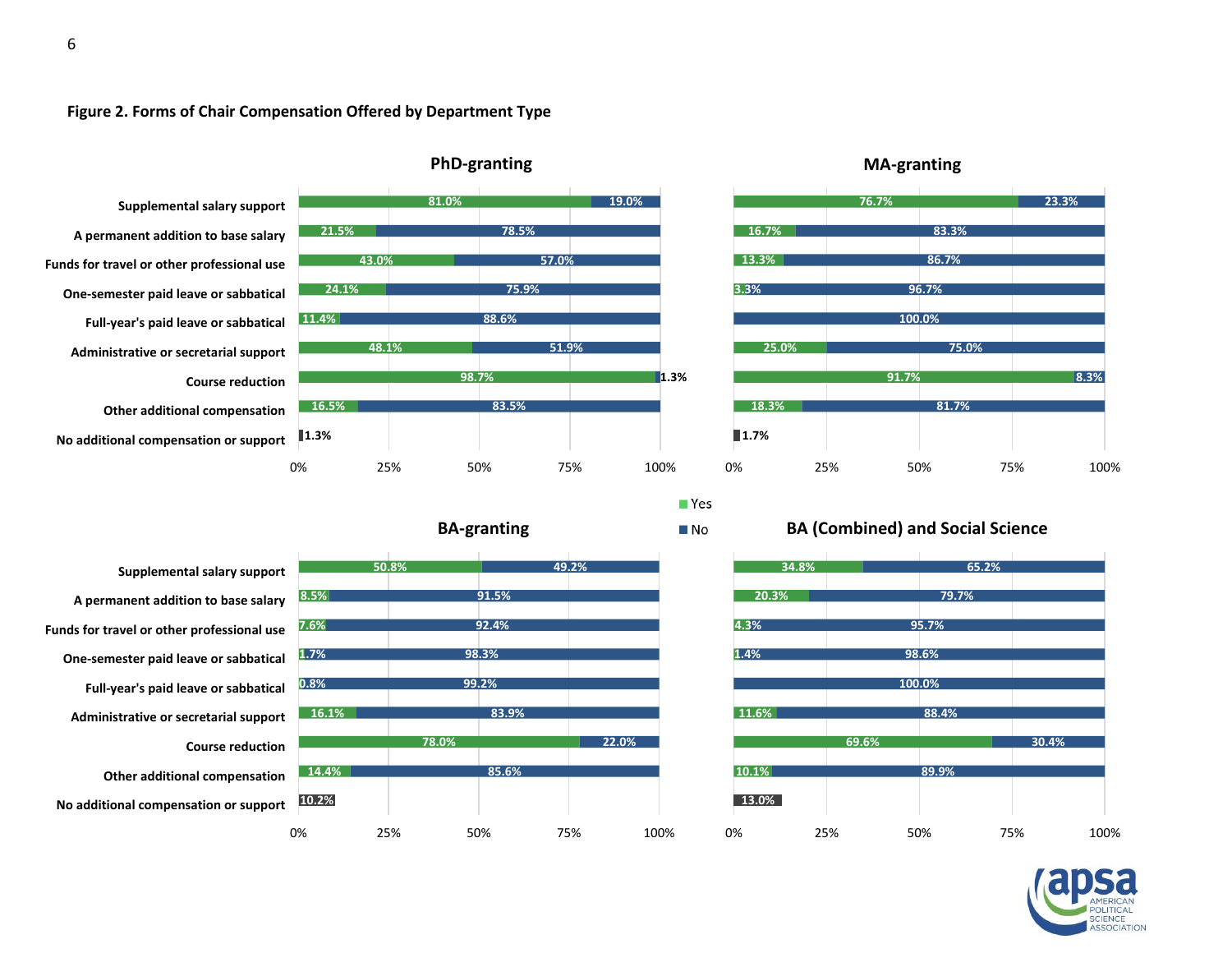# Supplemental Salary Support

59.5% of responding departments provide chairs with supplemental salary support. The amount of salary support departments offer varies considerably (See Table 3). Almost a third of departments offering supplemental salary support provide \$5,000 or less, 23.7% offer \$5,001-\$10,000, 27.4% \$10,001-\$25,000, and 16.3% provide \$25,001 or more.

|                     | <b>Number</b><br>of Departments | %<br>of Departments |
|---------------------|---------------------------------|---------------------|
| \$5,000 or less     | 62                              | 32.6%               |
| \$5,001 - \$10,000  | 45                              | 23.7%               |
| \$10,001 - \$25,000 | 52                              | 27.4%               |
| \$25,001 or more    | 31                              | 16.3%               |

#### **Table 3. Amount of Supplemental Salary Support Offered by Departments**

Supplemental salary support also varies by institution type. Public institutions tend to offer greater amounts of supplemental salary support than do privately-controlled institutions (Figure 3). The majority of private institutions (51.7%) only offer \$5,000 or less, compared to fewer than a quarter (23.8%) of public institutions. In contrast, 20.8% of public institutions offer \$25,001 or more in supplemental salary support, a significantly greater proportion than the 6.7% of private institutions that do the same. A plurality (29.2%) of public institutions offer \$10,001-\$25,000 *vs.* 23.3% of private ones.

#### **Figure 3. Supplemental Salary Support by Institution Type**

![](_page_7_Figure_6.jpeg)

![](_page_7_Picture_7.jpeg)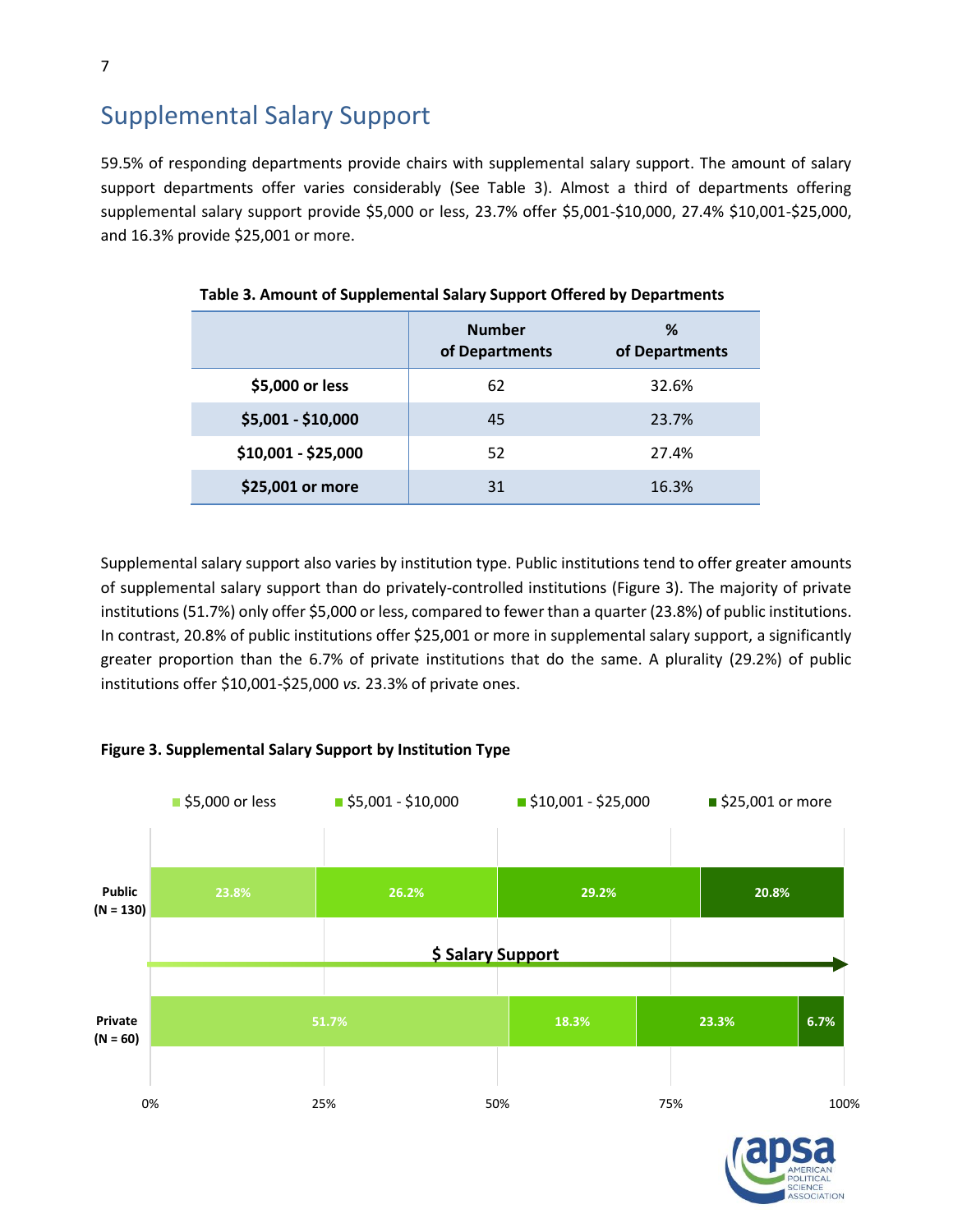Supplemental salary support also varies by department type, with the general pattern that the higher the degree offered by the department, the more likely they are to offer greater amounts of salary support (See Figure 4). PhD-granting departments are by far the most likely department type to offer higher levels of supplemental salary support than compared to other department types. 38.3% of PhD-granting departments offer \$25,001 or more and a plurality (46.7%) offer \$10,001-\$25,000. In contrast, BA (Combined) and Social Science departments offer the lowest dollar amounts in support (54.2% \$5,000 or less and 37.5% \$5,001- \$10,000), followed by BA-granting departments (60.0% \$5,000 or less and 26.7% \$5,001-\$10,000), and MAgranting ones (23.9% \$5,000 or less and 28.3% \$5,001-\$10,000).

![](_page_8_Figure_1.jpeg)

#### **Figure 4. Supplemental Salary Support by Department Type**

![](_page_8_Picture_3.jpeg)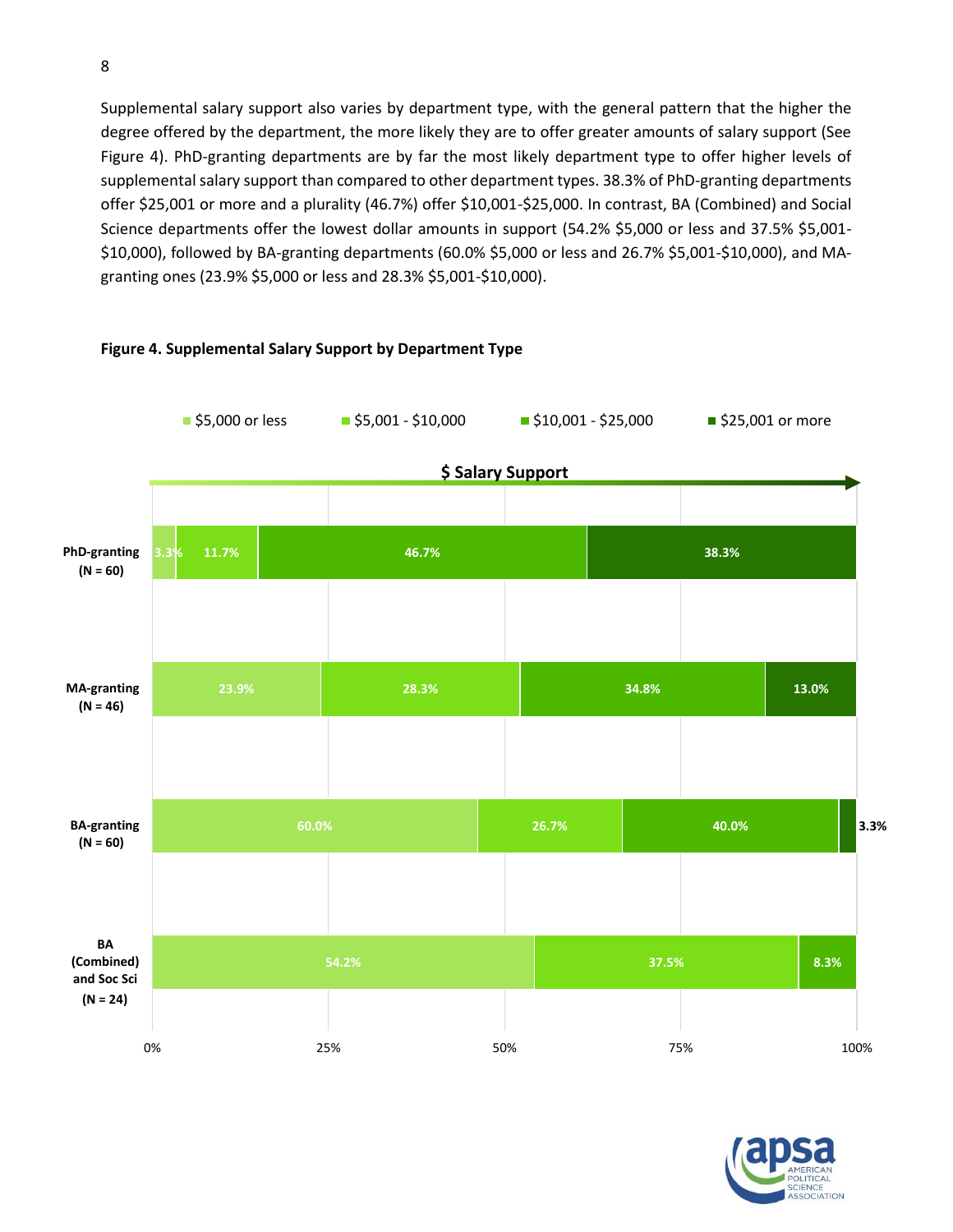The differences in the supplemental salary support offered to chairs generally hold across department and institution types (Table 4). Irrespective of institution type, departments offering higher level degrees tend to offer higher salary support. For example, at both private and public institutions PhD-granting departments tend to offer considerably more supplemental salary support than those offering lower level degrees. Except for PhD-granting departments, public institutions tend to offer higher supplemental salary support than private institutions granting the same highest degree level. In contrast, private PhD-granting departments offer higher levels of salary support: 100% of private PhD-granting departments offer \$10,001 or more, compared to 80.8% of public PhD-granting departments.

|                               |                                                    | \$5,000 or<br>less | $$5,001 -$<br>\$10,000 | $$10,001 -$<br>\$25,000 | \$25,001 or<br>more |
|-------------------------------|----------------------------------------------------|--------------------|------------------------|-------------------------|---------------------|
| All Departments ( $N = 190$ ) |                                                    | 32.6%              | 23.7%                  | 27.4%                   | 16.3%               |
|                               | PhD-granting Departments ( $N = 47$ )              | 4.3%               | 14.9%                  | 40.4%                   | 40.4%               |
| Public                        | <b>MA-granting Departments (N = 43)</b>            | 18.6%              | 30.2%                  | 37.2%                   | 14.0%               |
|                               | <b>BA-granting Departments (N = 28)</b>            | 53.6%              | 35.7%                  | 3.6%                    | 7.1%                |
|                               | BA (Combined) and Soc Sci Departments (N = 12)     | 50.0%              | 33.3%                  | 16.7%                   | 0.0%                |
|                               | PhD-granting Departments ( $N = 13$ )              | $0.0\%$            | 0.0%                   | 69.2%                   | 30.8%               |
| Private                       | MA-granting Departments ( $N = 3$ )                | $- -$              |                        |                         |                     |
|                               | BA-granting Departments ( $N = 32$ )               | 65.6%              | 18.8%                  | 15.6%                   | $0.0\%$             |
|                               | BA (Combined) and Soc Sci Departments ( $N = 12$ ) | 58.3%              | 41.7%                  | $0.0\%$                 | 0.0%                |

#### **Table 4. Amount of Supplemental Salary Support Offered by Departments by Institution and Department Type**

## Course Reduction

83.7% of responding departments offer chairs course reduction as a form of compensation or support for serving in their role as chair. Table 5 highlights that almost half (49.6%) of departments offer a two course reduction, 28.9% offer a one course reduction, 13.0% three courses, and 8.5% a reduction of four or more courses.

![](_page_9_Picture_5.jpeg)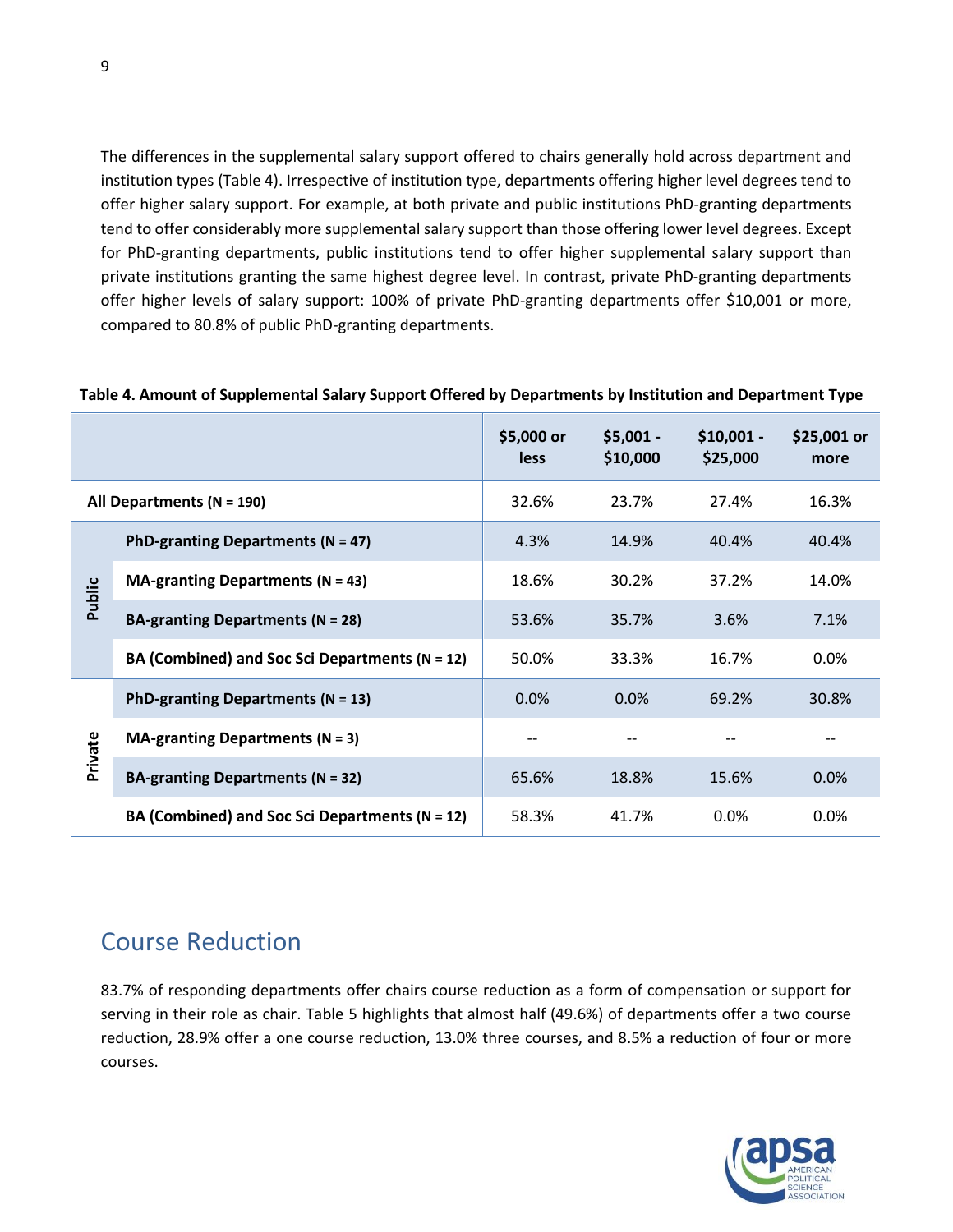|                                 | <b>Number</b><br>of Departments | %<br>of Departments |
|---------------------------------|---------------------------------|---------------------|
| <b>Reduced by one course</b>    | 78                              | 28.9%               |
| <b>Reduced by two courses</b>   | 134                             | 49.6%               |
| <b>Reduced by three courses</b> | 35                              | 13.0%               |
| Reduced by four or more courses | 23                              | 8.5%                |

#### **Table 5. Course Reduction Offered by Departments**

As with supplemental salary support, course reduction tends to be more generous at publicly-controlled institutions than at private ones. 83.0% of public institutions offer chairs a course reduction of two or more courses, compared to 54.1% of private institutions (Figure 5). The greatest disparity is seen when comparing those offering a reduction of one course: 45.9% of private institutions offer a one course reduction, compared to 17.0% of public institutions.

![](_page_10_Figure_3.jpeg)

#### **Figure 5. Course Reduction Support by Institution Type**

Supplemental salary support also varies by department type, however no clear pattern exists between a department's highest degree offering and the course reduction chairs receive. Indeed, the most generous course reductions tend to be offered by MA-granting departments. MA-granting departments are more likely to offer a four course or greater reduction (16.4%) or a three course reduction (20.0%) than any other department type, including PhD-granting ones. MA-granting departments are also the least likely to offer a reduction of just a single course (14.1%). PhD-granting departments offer the second greatest course

![](_page_10_Picture_6.jpeg)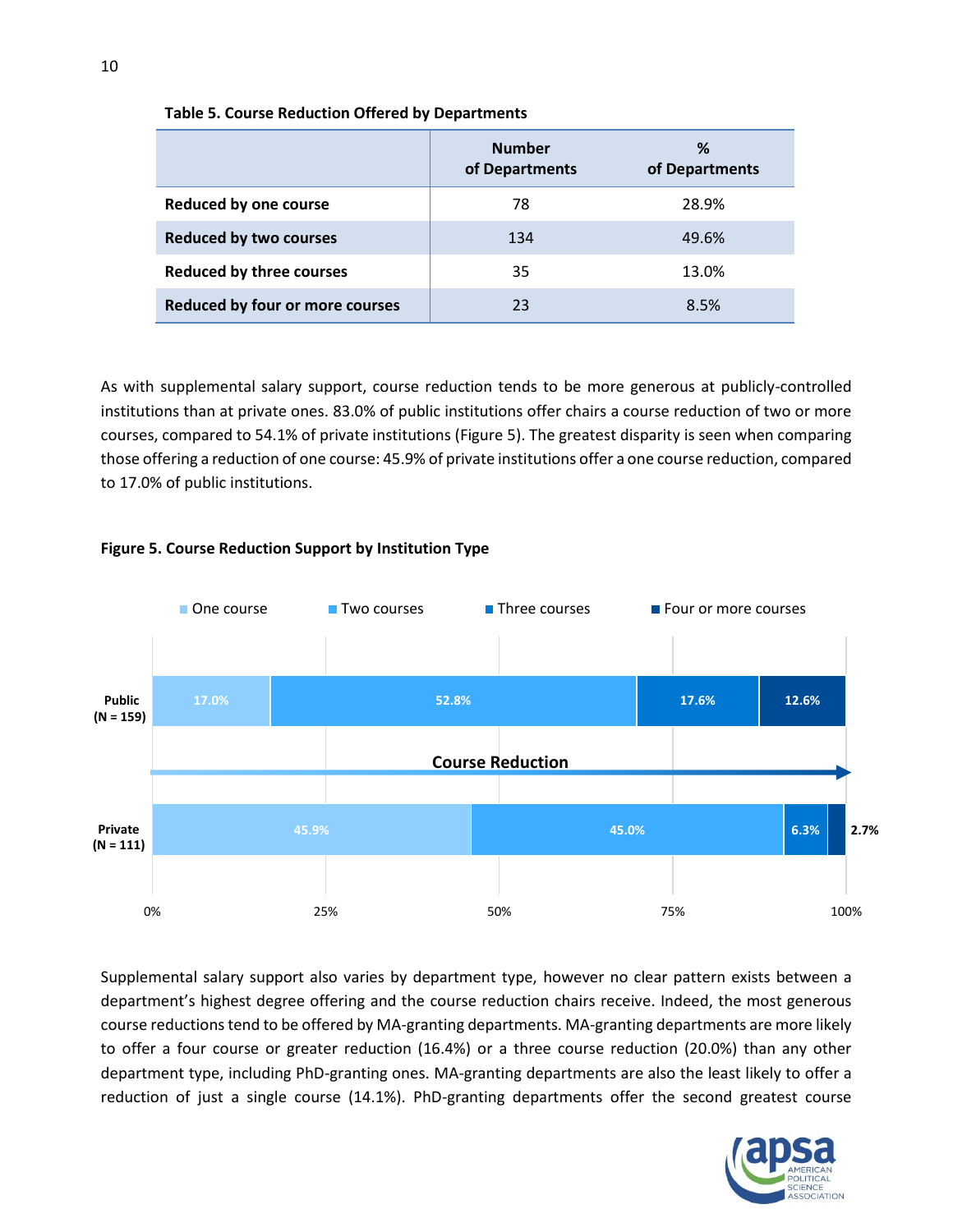reductions, followed by BA-granting departments, and lastly by BA (Combined) and Social Science departments.

![](_page_11_Figure_1.jpeg)

#### **Figure 6. Course Reduction by Department Type**

The differences in the course reduction offered to chairs hold across department and institution types (Table 6). Public institutions offer greater course reductions than private institutions granting the same highest degree level. There is no clear pattern between degree level and course reduction. At both private and public institutions, MA-granting departments tend to offer a greater course reduction than those offering other degree types.

![](_page_11_Picture_4.jpeg)